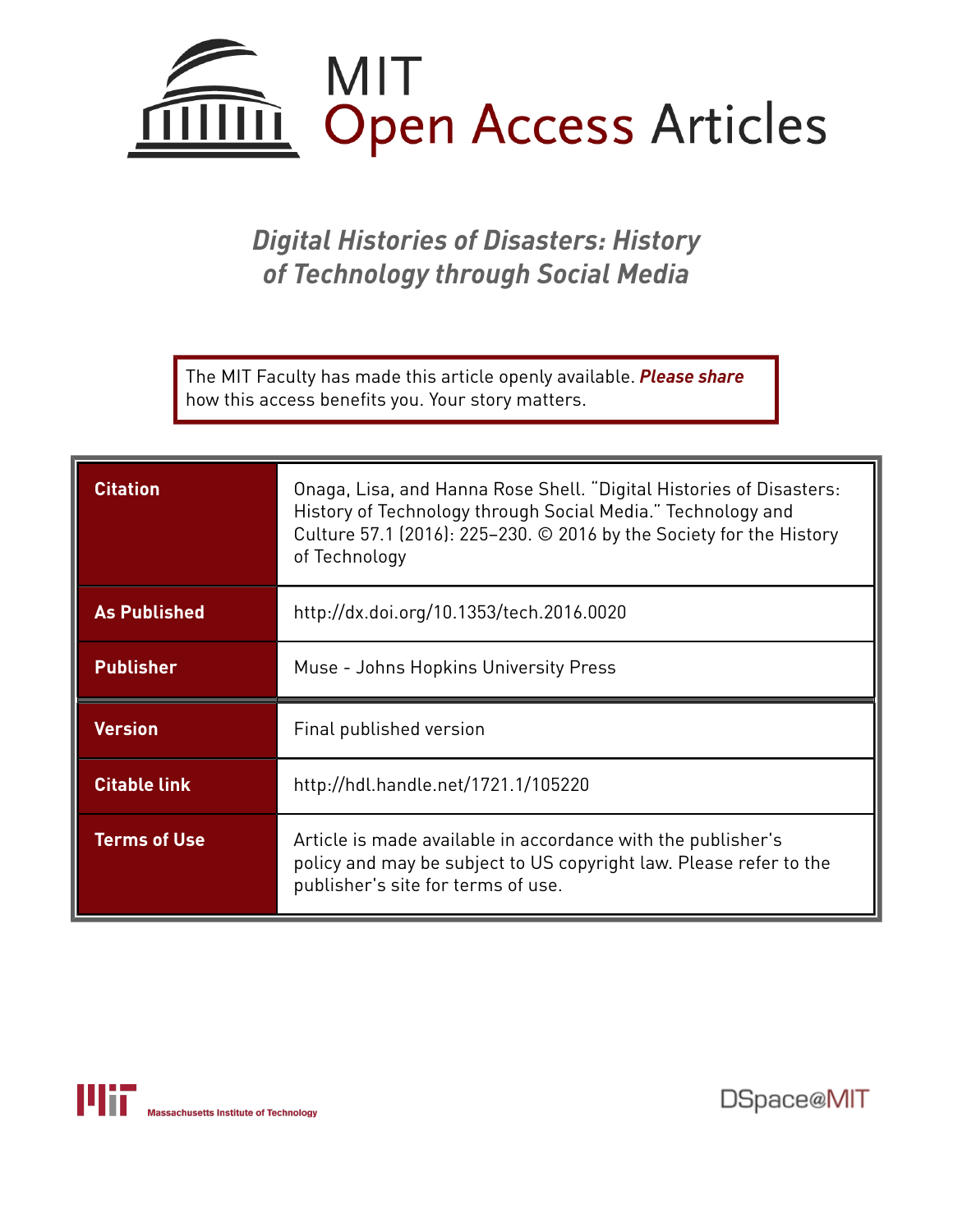

# Digital Histories of Disasters: History of Technology through Social Media

Lisa Onaga, Hanna Rose Shell

Technology and Culture, Volume 57, Number 1, January 2016, pp. 225-230 (Article)

Published by Johns Hopkins University Press DOI: 10.1353/tech.2016.0020



 $\rightarrow$  For additional information about this article https://muse.jhu.edu/article/611807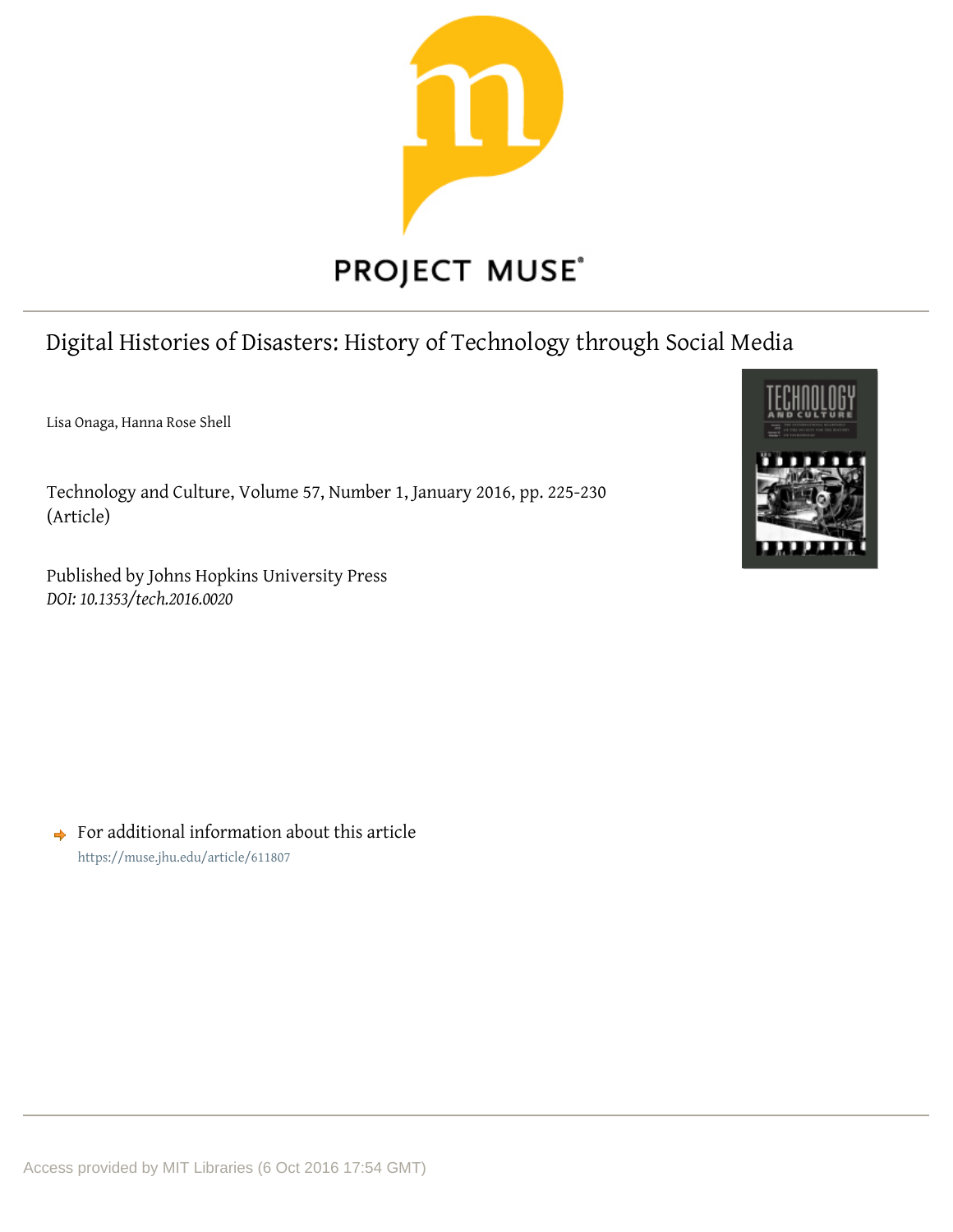# Digital Histories of Disasters

# History of Technology through Social Media

# **LISA ONAGA and HANNA ROSE SHELL**

On 11 March 2011, a giant earthquake and tsunami off the coast of Japan triggered the Fukushima Daiichi nuclear disaster. Failure of the plant's heating and cooling system and an inability to properly stabilize the reactors post-meltdown led to the displacement of over 150,000 people. In its wake, three historians and sociologists of science and technology with ties to Asia came together to attempt to use social media as a way to create a community in response to the disaster and its aftermath. Together Honghong Tinn and Tyson Vaughan, along with Lisa Onaga, set out to make an online collective bibliography and repository for information and historical context for events surrounding the disaster. The goal was to provide a forum for educators to draw on a range of what might otherwise be overlooked sources.

Teach311.org, the site they launched in April 2011, facilitates a collaboratively written digital annotated bibliography focused on sociohistorical dimensions of disasters. Along with providing access to a particular online resource, contributors summarize it or describe its relevance to understanding the 3.11 disaster or the sociotechnical historical study of disasters more generally. Thus an international network of academics, students, and translators, among others, produce content in Japanese, Chinese, Korean, Bahasa Indonesia, and English. Together they continue to ask the seemingly simple question of "Why did the disaster happen?"

Five years after Teach311.org's launch, it has developed so as to consider the disaster in the context of both science and technology studies ( $S\ll TS$ ) themes as well as the longer history of seismic and other disasters in Asia. The site also raises more general questions for the history of technology. It

Lisa Onaga is an assistant professor in the School of Humanities and Social Sciences at Nanyang Technological University, Singapore. She would like to thank the Nanyang Technological University Library for its support of the Teach311.org project and Kristina Buhrman for helpful comments during the preparation of this article. Hanna Rose Shell is the editor of "Beyond Words" and an associate professor of Science, Technology, and Society at MIT.

©2016 by the Society for the History of Technology. All rights reserved. 0040-165X/16/5701-0008/225–30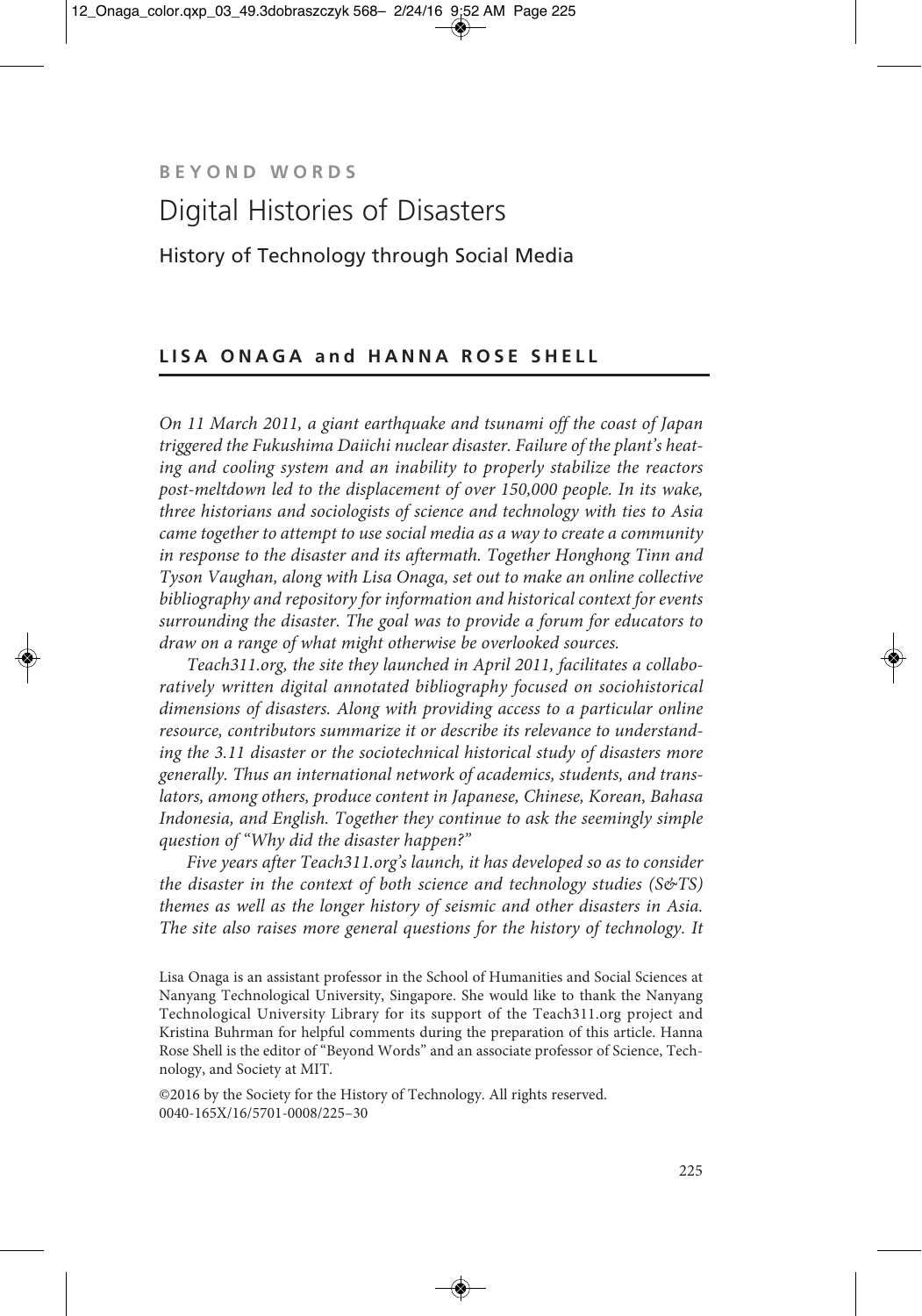#### **T E C H N O L O G Y A N D C U L T U R E**

prompts us to reflect more generally on new directions in what scholars are referring to alternately as digital history and digital humanities. What, for example, is the role of collectivity in the expanding directions of our field? What is, and what might be, the relationship between scholarship and bibliography with the capabilities of social media and digital journalism in mind?

These questions were the inspiration for my conversation with Lisa Onaga, one of Teach.311's three cofounders. What follows is an edited version of our conversation conducted over email in May 2015 and then a few months later at the 2015 SHOT meeting in Albuquerque, New Mexico.

**HRS:** What led you to create Teach311.org? What about the impulse for collectivity?

**LO:** It was the earthquake that occurred off the coast of Tohoku (northeastern) Japan on 11 March 2011 and the events that followed. I felt that we were bearing virtual witness to the disasters as they unfolded in Japan through broadcast and social media. I started to sense a distinction between the kinds of things people "knew" or how they chose to trust certain sources in order to "know" about the event and radiation effects. I found myself engulfed in a world of translation on social media platforms, in which individual moments of translation—constant and informal—gained significance when viewed in aggregate. That had a lot to do with how Teach311.org came into being.

At the same time, I was especially impressed by the cooperative practices and solidarity that took place among bilingual journalist friends and colleagues as they used social media platforms like Twitter and effectively documented their experiences. I had known that social media technology played a prominent role in community formation and cultural production, but I never quite saw so many people motivated in a single moment like this in a language environment that I identified with. These things convinced me that there is a role to be played by science and technology studies students and scholars. For my peers, including Teach311.org cofounders Honghong Tinn and Tyson Vaughan, as we were conducting science and technology studies (S&TS) field research in East Asia, it began to seem apt to also find a way to respond in this social media environment to do something about the disasters. Technological failure, earth science, the porousness of the marine and terrestrial environments, media and technology, controversy, the history of radiation in Japan, the transnational scope, and struggles to find any language to talk about the disasters were too much, too soon, for a single person to wrap their mind around. Teach 3.11, as I and the other founders dubbed it, aimed to create a space for learning and for reflexivity and was launched on 14 April 2011.

2016

VOL. 57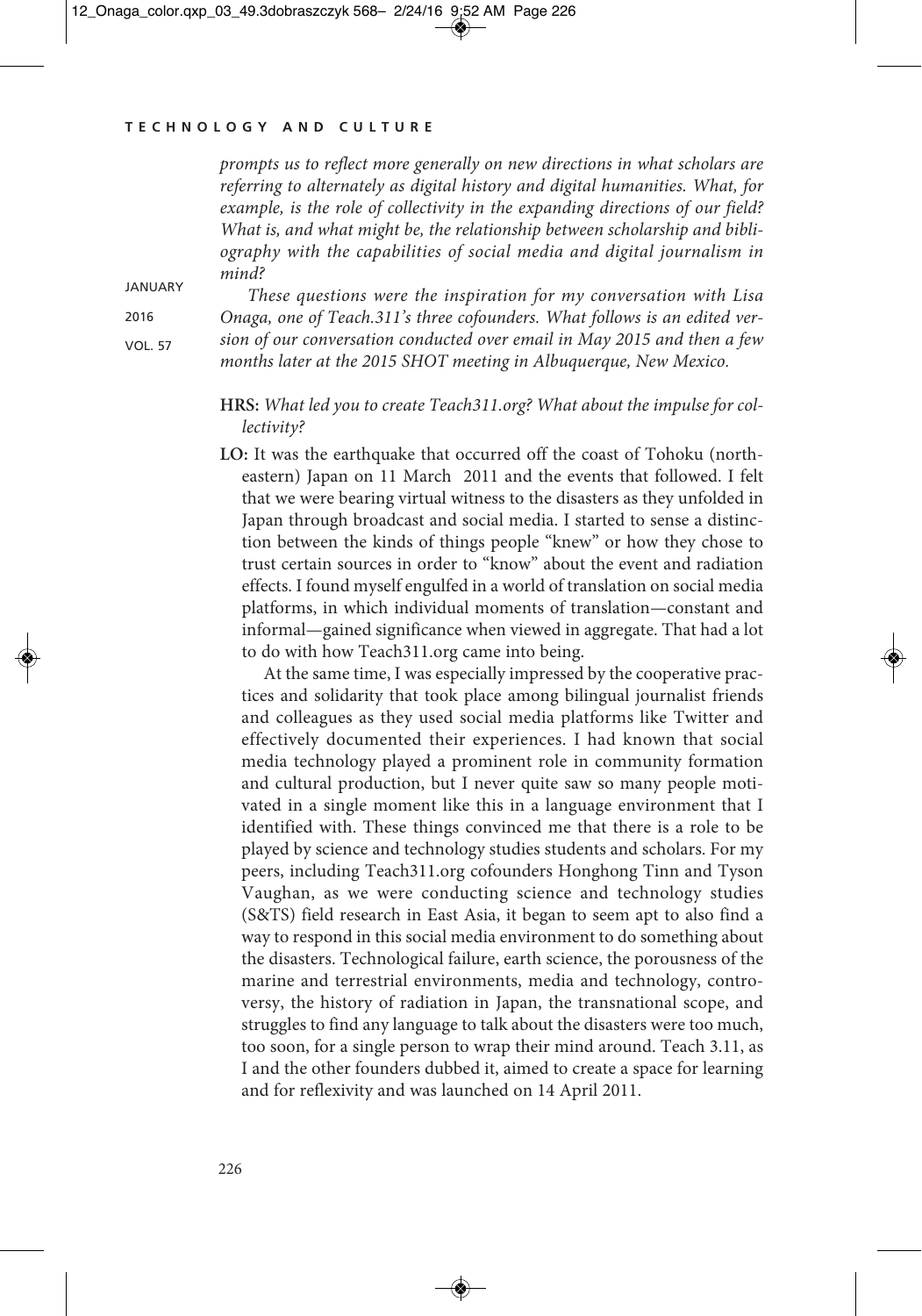- **HRS:** In what sense is it a response to the earthquake in Japan? Is there a poetics here?
- **LO:** The earthquake is fundamental to the beginning of the project and how it runs. The postings are currently scheduled on the 11th of every third month, beginning with 11 March, at 14:46 in order to quietly mark time and counter the forgetting. Beyond commemoration, it's a critical response to the widely circulating idea that this disaster was something yosōgai—something completely outside the bounds of reasonable expectations.

BEYOND **WORDS** 

- **HRS:** Did you have any models, in terms of other comparable digital projects, scholarly or otherwise, in mind when things were starting up?
- **LO:** There were several sources of inspiration. One phenomenon that impressed me from the start was the crowd-sourcing and the power of Twitter to bring together writers living all over the world to work on a common project. In a previous career, I managed weekly web production of a collection of lay summaries and news releases about scientific research distributed by the journal Science to journalists. While Teach-311.org doesn't serve journalists, it has some similarities in making accessible an on-ramp for people who wish to understand complicated information with relative rapidity. An exciting digital project, 2:46: Aftershocks (http://quakebook.org), which launched almost immediately after the quake in March 2011, had managed to publish an anthology of essays and responses to the earthquake in record time and in several languages, so that was also inspiring to us.

# **HRS:** How has the project evolved over time?

- **LO:** Over the last few years, we've seen a shift from attempts to mainly interrelate Japan–U.S. disaster studies literature toward opening the conversation to a globally situated Asia, to putting March 11th into a historical perspective and inviting others to think with us historically. A pragmatic goal continues to be breaking the language barriers that stand in the way of sharing knowledge. (As noted, at the moment, the project languages include Japanese, Chinese, Korean, Bahasa Indonesia, and English.) Achieving these goals presents a major challenge, but it's been worth the effort so far.
- **HRS:** Please talk a little bit about the role of collaboration in the project as it has developed over time, addressing both challenges and rewards.
- **LO:** One of the challenges in setting up this project continues to be the interdisciplinary demand of bridging history of science and technology, science studies, and Asian/Japan studies. From the outset, we had an experimental, grassroots spirit about this, mainly wanting to ensure that it could function as a space that would reflect the intents and interests of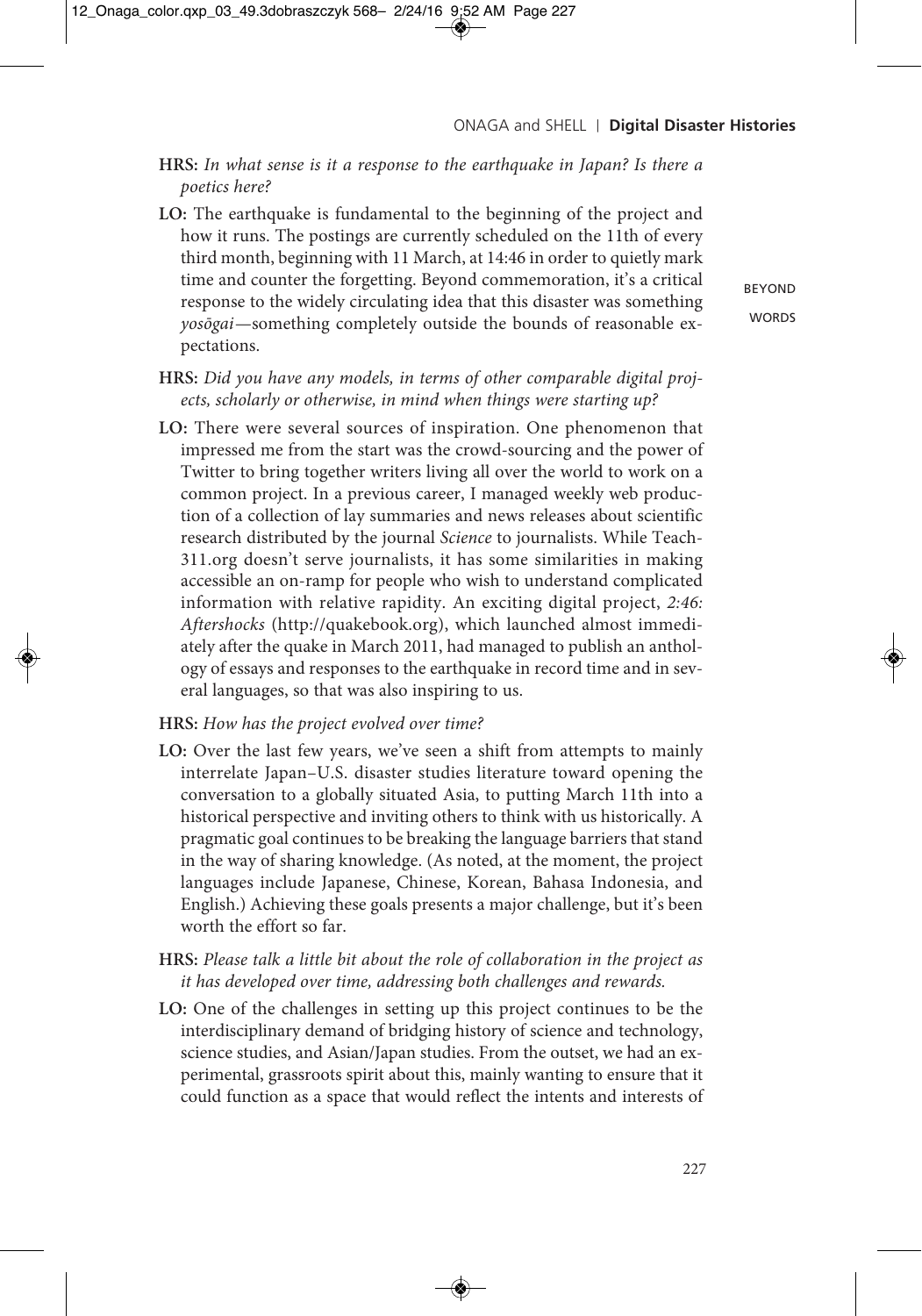volunteers while keeping key guiding questions at the fore. As the project has continued, our opportunities to collaborate with other groups have grown from helping to facilitate two virtual workshops with the Fukushima Forum in 2012 and 2013 to presenting papers and organizing panels at some workshops and conferences. It's been really rewarding to see how new collaborations and community among scholars have arisen through their individual contributions to Teach311.org. On a technical, information-management level, when we realized our data set had gotten much bigger than we could personally handle, we were confronted by the option of moving the data to a university server in Singapore. We did that, with the stipulation that the server be external to the university intranet, in order to facilitate international collaboration.

- **HRS:** What is an "annotation"? What is its primary function within the project?
- **LO:** Teach311.org annotations each consist of four hundred English words (or their equivalent in character-based languages). The kind of annotation writing that appears on Teach311.org is more in plain terms than in academic language, and description of a work serves to contextualize its usefulness as a potential resource for teaching, along with any caveats for a student audience. I tend to think of "annotation" as a common "practice" that helps make new, fresh meaning when a work is assessed through the Teach311.org lens. This content depends on identifying people who may or may not have some interests in Japan who are asked to consider how a work in question is relevant to teaching about the long-term reasons as to why a cascade of disasters occurred on 11 March 2011. Some people choose to embed annotation-writing in the design of their student assignments; some tell me that they assign their students the website itself as reading; and we also encounter some students contributing something to the project because they are motivated by personal or professional reasons. With the added emphasis on translation, the project has interestingly helped raise greater awareness about the role of language in the production of scholarship in various disciplines and national contexts, particularly in regards to the history of science and technology. In this sense, the annotations create a community tied together by the project.
- **HRS:** What kind of effects, if any, do you think Teach.311.org is having on teaching and scholarship?
- **LO:** Hopefully, it's helping to encourage us to recognize the value of discussing history of disasters and how those may be considered in a global context. The long view toward the study of the history of disasters invites much consideration of disasters' temporality and how recovery processes work. On a fundamental level, Teach311.org plays a two-part con-

2016

VOL. 57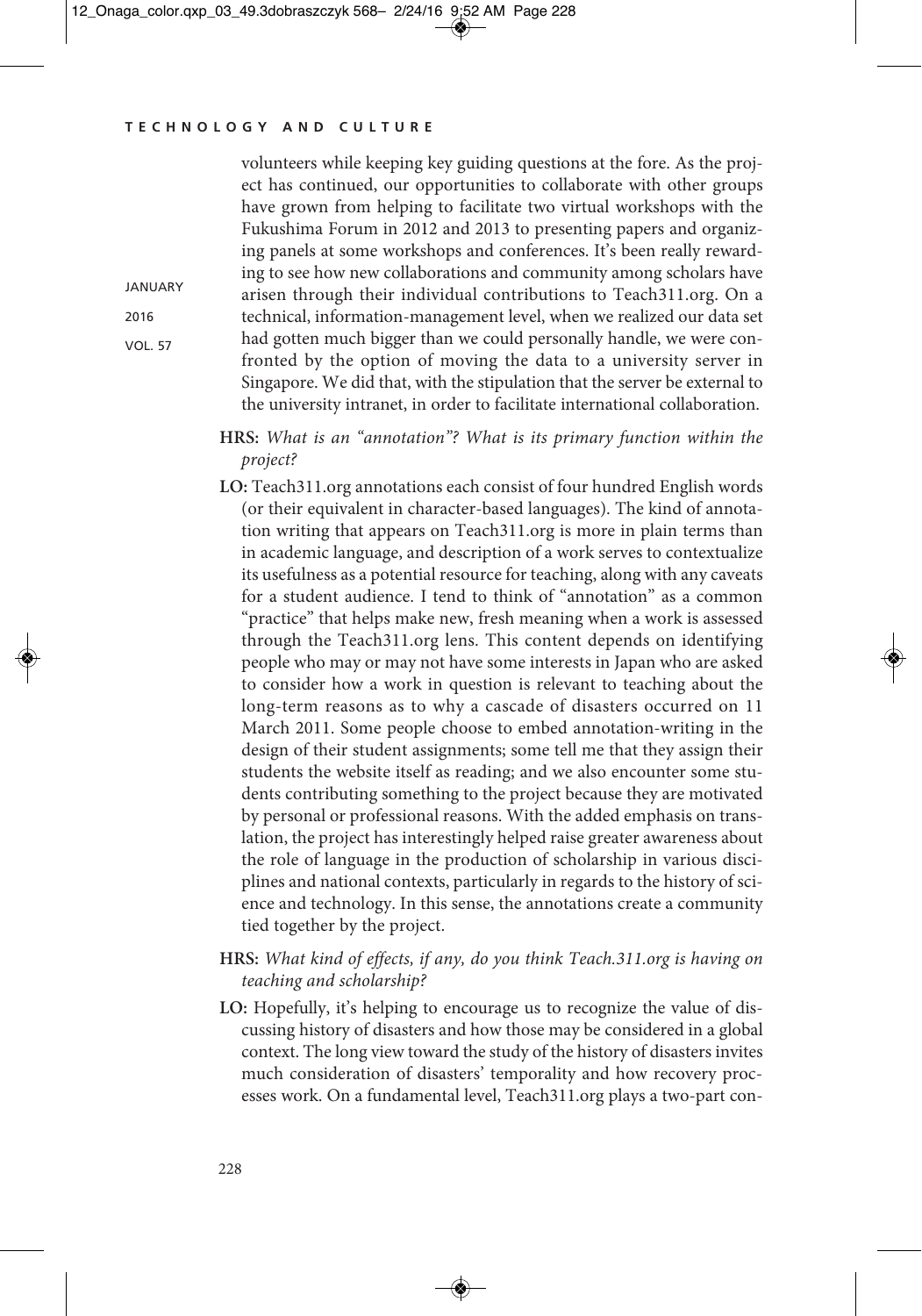

BEYOND **WORDS** 

**FIG. 1** Coastal area of Ukedo, Namie (2 March 2014). The photo is by Ryuma Shineha, from a Teach311.org photo essay visually documenting the entryrestricted town of Namie, which was seriously damaged by the earthquake and tsunami, and evacuated due to radiation fallout. (Image courtesy of the artist.)

sciousness-raising role that first helps make clearer in Asian studies and related fields how scholarship and teaching cannot afford to ignore how science and technology are part of culture. Second, the project also continues to play a role in de-exotifying the East when talking about such regions in classrooms. Teach311.org also helps raise the visibility of the value of learning Asian languages that is constitutive of good research.

- **HRS:** Please talk about the responses you've gotten to Teach.311.org.
- **LO:** For the most part, positive responses have been generated among scholars who use Teach311.org who tell us they come to the site to explore new course material. Some of the earliest feedback we've received commented that people wished that Teach311.org existed before the spring of 2011. Some of the critical feedback we've received has pointed out that this material is too difficult, and they would like for this project to provide lesson plans for much younger children. The thing is, we aren't a comprehensive database, although the work we do does result in a database. The large amount of material to consider is also quite diverse, so matching expectations of what we offer and do with the actual content continues to be up for discussion.